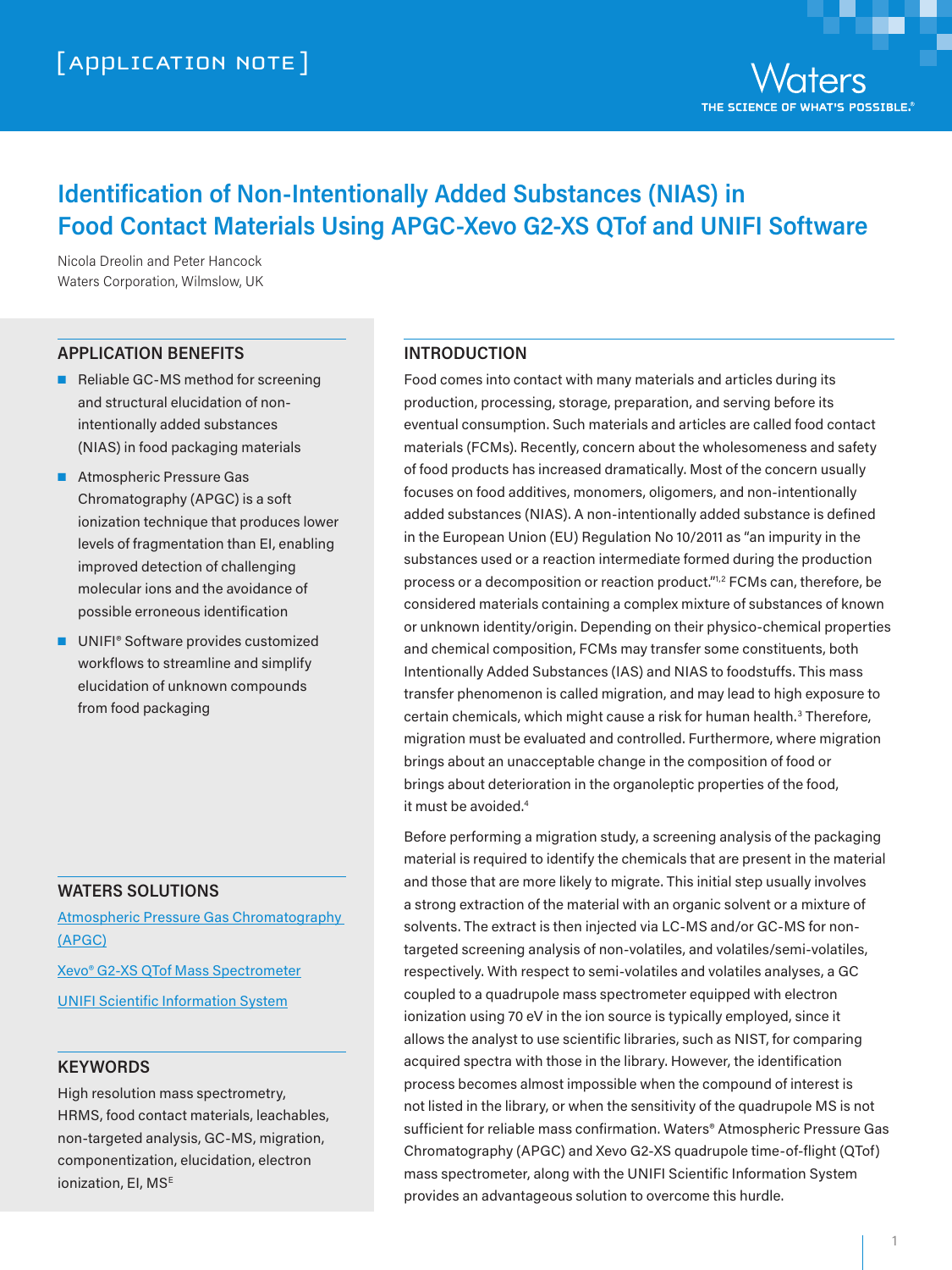H.

2

APGC is a soft ionization technique which enables molecular ions to be observed.<sup>5</sup> Furthermore, the use of high resolution mass spectrometry (HRMS) and its proprietary MS<sup>E</sup> mode<sup>6</sup> allows analysts to simultaneously acquire data containing the accurate mass of precursor and fragment ions. Finally, UNIFI's Discovery tool utilizes accurate mass and fragment information to facilitate the decision-making process towards the eventual identification of unknown compounds. To illustrate the benefits of APGC-QTof against electron ionization (EI)-single quadrupole MS, a polymer extracted sample was injected into both systems using the same chromatographic conditions in order to perform a comparative study of the chromatographic traces.

## **EXPERIMENTAL**

### **Sample preparation**

The sample, consisting of novel starch-based biopolymer pellets (0.5 g), was extracted three times with 2.5 mL of methanol in an ultrasonic bath for 1 hour at 40 °C. The total extraction solution (7.5 mL) was concentrated to 1 mL under a gentle nitrogen flow at room temperature before injection.

**MS conditions** 

#### **GC conditions**

| GC system:       | Agilent 7890A                                                                                    | MS system:          | Xevo G2-XS QTof, sensitivity mode               |  |
|------------------|--------------------------------------------------------------------------------------------------|---------------------|-------------------------------------------------|--|
| Autosampler:     | 7683B                                                                                            | Scan range:         | 50 to 650 $m/z$                                 |  |
| Column:          | DB-5MS, 30 m x 0.25 mm I.D. x 0.25 um                                                            | Corona current:     | $2.2 \mu A$                                     |  |
|                  | film thickness                                                                                   | Sample cone:        | 30 V                                            |  |
| Injection type:  | 1 µL pulsed splitless                                                                            | Source temp.:       | 150 °C                                          |  |
| Pulse time:      | $1.2 \text{ min}$                                                                                | Cone gas flow:      | 140 L/h                                         |  |
| Pulsed pressure: | 32 psi                                                                                           | Auxiliary gas flow: | 225 L/h                                         |  |
| Inlet temp.:     | 250 °C                                                                                           | Make-up gas:        | $N2$ 300 mL/min at 300 °C                       |  |
| Carrier gas:     | He at 1 mL/min                                                                                   | Collision ramp      |                                                 |  |
|                  | Oven temp. program: 50 °C held for 2 min, ramp 50 to 300 °C<br>10 °C/min, 300 °C held for 10 min | for $MS^E$ :        | 20 to 30 eV                                     |  |
|                  |                                                                                                  | Lock mass:          | Persistent column bleed peak,<br>207.0324 $m/z$ |  |

EI solvent delay: 4 min

Data management: UNIFI Scientific Information System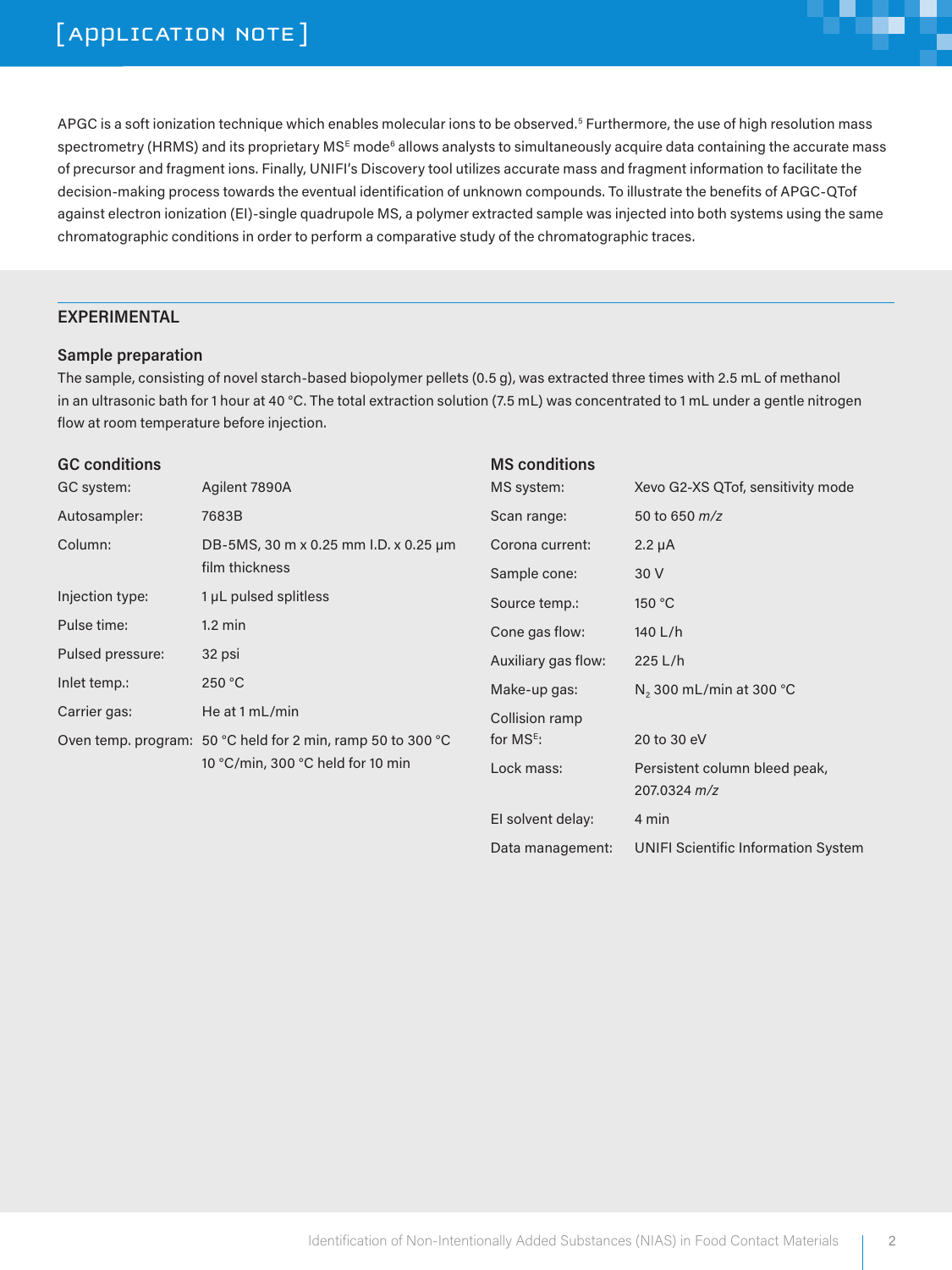#### **RESULTS AND DISCUSSION**

Data were acquired using dry conditions, where nitrogen charge transfer occurs and gives rise to the (radical cation) molecular ion M<sup>+</sup> information.

First, Total Ion Current (TIC) chromatograms acquired with EI (using an Agilent 6890N gas chromatograph with a MS 5975B detector) and APGC were compared. It is notable that APGC showed a higher number of peaks (Figure 1). This is due to the higher sensitivity of the QTof versus the single quadrupole, and to the intrinsic characteristics of the two different types of ionization techniques.

#### **BINARY COMPARISON**

It is important to determine whether a peak comes from the tested material or from external contamination. Therefore, the analysis of a sample must always be accompanied by the analysis of its blank extract. UNIFI Software's Binary Compare feature allows direct comparison of the analysis results of an unknown sample with those of a reference (blank) sample, and to display the results in a mirror-image plot (Figure 2).



*Figure 1. TIC chromatograms of the polymer extract acquired with EI (top), and with APGC at low collision energy (bottom).*



*Figure 2. UNIFI's Binary Compare window shows the unknown sample and blank chromatographic profiles.*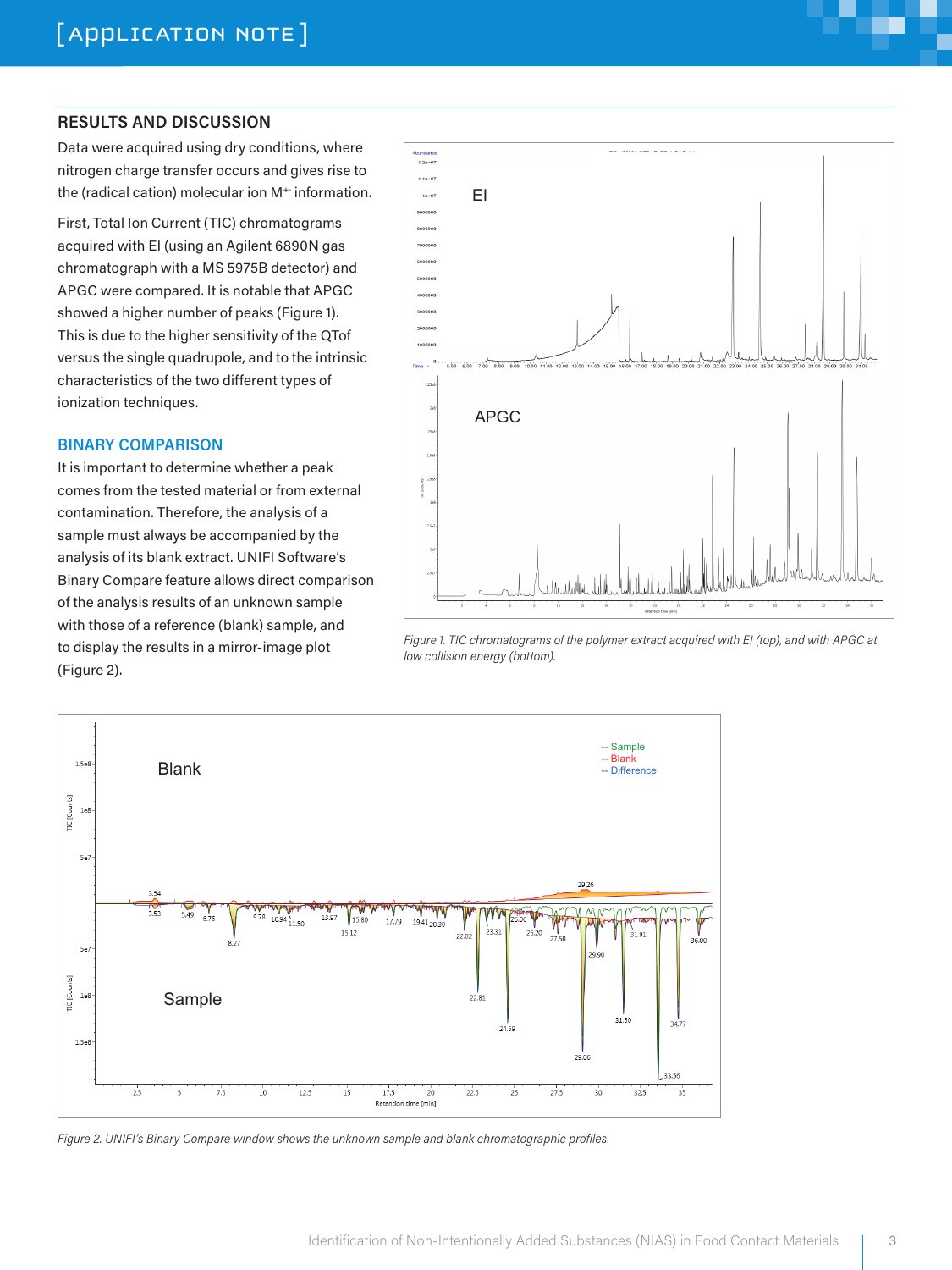# [ APPLICATION NOTE ]

In addition, after specifying the mass tolerance, retention time tolerance, and intensity threshold of the unknown and reference samples in the comparison settings, UNIFI returns a Component Summary, where it is easy to identify the ions that are present in the unknown sample only, sorted by the intensity of response (Figure 3).

|    | Component Summary +     |                  |             |                 |                                |                   |               |  |  |
|----|-------------------------|------------------|-------------|-----------------|--------------------------------|-------------------|---------------|--|--|
| ◢  | Unknown component name  | Unknown RT (min) | Unknown m/z | Match type      | Unknown intensity (Counts) 1 = | Unknown/Reference | Reference m/z |  |  |
| 1  | Candidate Mass 480.4893 | 34.78            | 480.4893    | Unknown Unique  | 4817260                        |                   | 0.0000        |  |  |
| 2  | Candidate Mass 421.1843 | 33.57            |             | 421.1843 Common | 3552189                        | 104.3914          | 421.1836      |  |  |
| 3  | Candidate Mass 452.4577 | 31.50            |             | 452.4577 Common | 3513449                        | 430.0651          | 452.4577      |  |  |
| 4  | Candidate Mass 401.2153 | 29.07            | 401.2153    | Common          | 3393889                        | 66.9177           | 401.2153      |  |  |
| 5  | Candidate Mass 481.4937 | 34.78            | 481.4937    | Unknown Unique  | 3079423                        |                   | 0.0000        |  |  |
| 6  | Candidate Mass 450.1754 | 33.57            |             | 450.1754 Common | 2885954                        | 160.5685          | 450.1748      |  |  |
| 7  | Candidate Mass 430.2064 | 29.06            |             | 430.2064 Common | 2880768                        | 112.7112          | 430.2060      |  |  |
| 8  | Candidate Mass 420.1770 | 33.57            |             | 420.1770 Common | 2702121                        | 97.1917           | 420.1765      |  |  |
| 9  | Candidate Mass 400.2085 | 29.06            |             | 400.2085 Common | 2615383                        | 60.3286           | 400.2082      |  |  |
| 10 | Candidate Mass 435.1651 | 33.58            |             | 435.1651 Common | 2391867                        | 137.5356          | 435.1639      |  |  |
| 11 | Candidate Mass 453.4619 | 31.50            | 453,4619    | Unknown Unique  | 2183887                        |                   | 0.0000        |  |  |
| 12 | Candidate Mass 256.2635 | 22.85            |             | 256.2635 Common | 2115949                        | 83.8246           | 256.2634      |  |  |
| 13 | Candidate Mass 285,2981 | 24.60            |             | 285.2981 Common | 2100727                        | 208.3426          | 285.2978      |  |  |

*Figure 3. Excerpt of Component Summary table.*

UNIFI's Binary Compare function is particularly useful when the blank samples present a high level of contamination, as well as when some of the peaks are not perfectly resolved. Furthermore, some components were not visible in the TIC chromatogram due to the trace-level nature of some NIAS from the packaging materials. In these circumstances, UNIFI Software helps the user to determine the unique compounds in the sample extract despite their low intensity, which would be labelled as "unknown unique".

#### **CONFIRMING IDENTIFICATION**

The first step is testing the applicability of APGC for the confirmation of compounds that are associated to a candidate in the NIST library with a high *match* value. By way of example, the peak at retention time 16.3 min was identified by EI as 1,6-Dioxacyclododecane-7,12-dione (molecular formula  $C_{10}H_{16}O_{4}$ , monoisotopic molecular mass 200.1049 amu, CAS number 777-95-7) with a match of 917 (Figure 4A).

The same peak was processed via APGC, and its spectrum showed a base peak at *m/z* 201.1120, which is attributed to the  $[M+H]$ <sup>+</sup> ion (Figure 4B).



*Figure 4. Comparison between the unknown and the reference for peak Rt = 16.2 min, showing (a) EI spectra, and (b) APGC low collision energy spectrum of the same chromatographic peak.*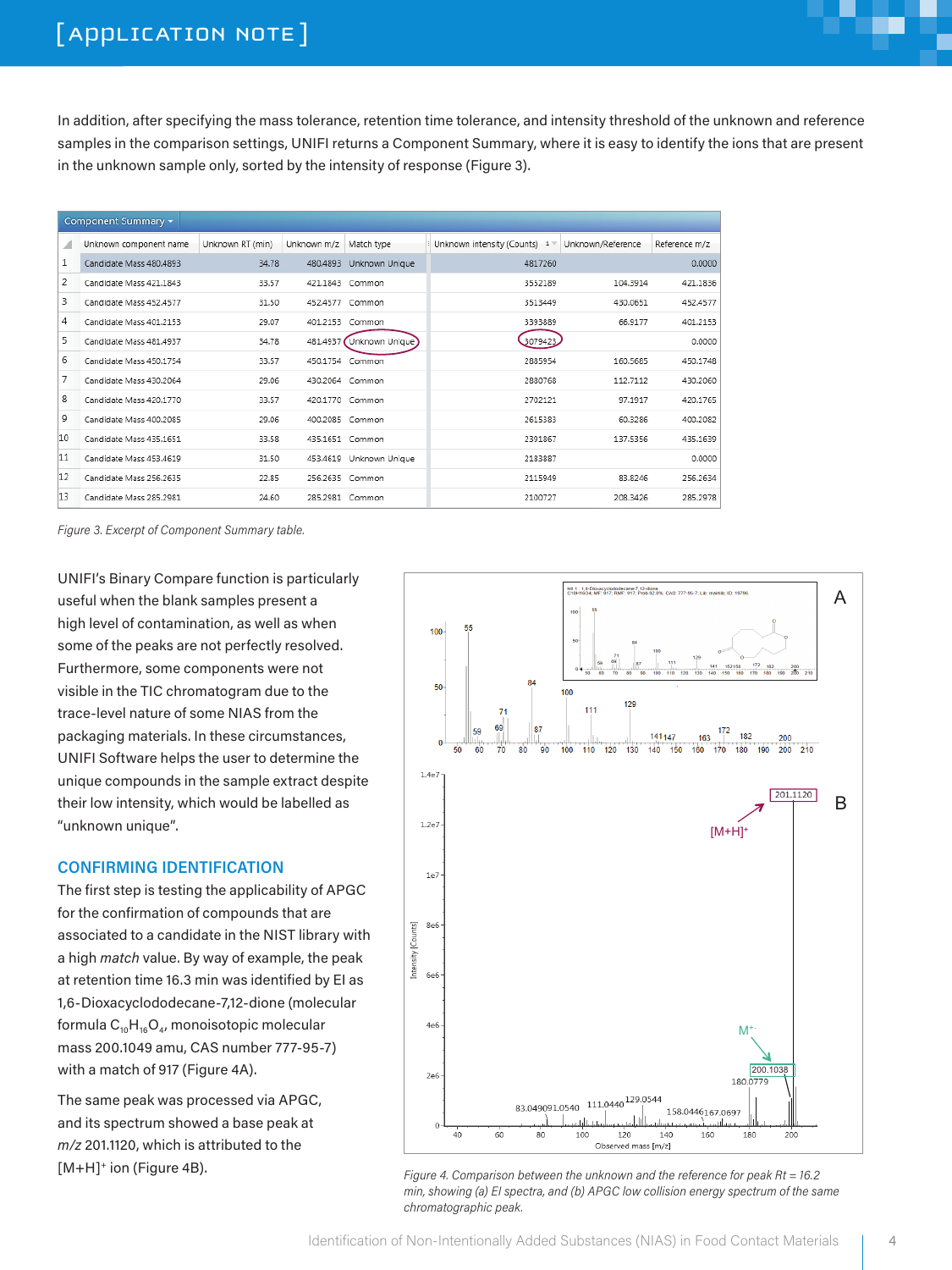Using UNIFI's Mass Calculator feature, it is possible to obtain the exact mass of the adduct candidate molecular formula proposed by the EI library  $[C_{10}H_{16}O_4+H]^+$ . Hence, the mDa and ppm errors can be calculated. In the current example, the candidate molecular formula presents -0.14 mDa error and -0.7 ppm error. In APGC, the molecular ion M<sup>+</sup> at  $m/z$  200.1038 is also present; in this case, the errors are -0.48 mDa and -2.4 ppm. Even though the presented APGC spectrum was obtained under dry conditions, protonation prevails over charge transfer because the structure of the investigated molecule favors accepting a proton, since even under dry conditions, the complete elimination of moisture in the ion source cannot be reached. The results demonstrate that the molecular formula of the candidate could be confirmed by the accurate mass of the molecular ion and the protonated adduct.

While linear adipates are usually employed as plasticizers in many plastic materials, 1,6-Dioxacyclododecane-7,12-dione is a cyclic adipate that was previously also found as a NIAS in biodegradable polyesters,<sup>7</sup> printing inks,<sup>8</sup> and polyurethane plastics.<sup>9</sup>

This example highlights the usefulness of APGC coupled with high resolution mass spectrometry when confirmation of the molecular formula is needed.

#### **CORRECTING AN INCORRECT IDENTIFICATION**

At the retention time 17.2 min in EI there was a very low intensity and broad peak that NIST attributed to 3,4-altrosan or beta-D-glucopyranose, 1,6-anhydro-, with a *match* value of 787. Both compounds have a molecular weight of 162 amu. However, by analyzing the same peak in APGC, a base ion peak at *m/z* 232.1817 appeared.

UNIFI Software allows users to create a customized workflow through the introduction of filters in order to get better visualization of data, and to save time by focusing on the most relevant components. For example, it is possible to select a specific Rt window to be analyzed and an ion intensity threshold. Applying this filter (Rt window 17.16–17.27 min and response >5000 counts) for peak Rt 17.2 min in APGC, UNIFI returns the component list that fits those settings. In this example, we displayed the processed and non-processed high collision energy spectra of the same component, shown in Figure 5. The processed spectrum appears "cleaner" because it focuses only on the component under investigation, without ions coming from other compounds that could partially coelute with the compound of interest.



*Figure 5. APGC high collision energy spectra of peak Rt 17.2 min. Non-processed spectrum (top) and processed spectrum based on component m/z 232.1817 (bottom).* 

**The Second**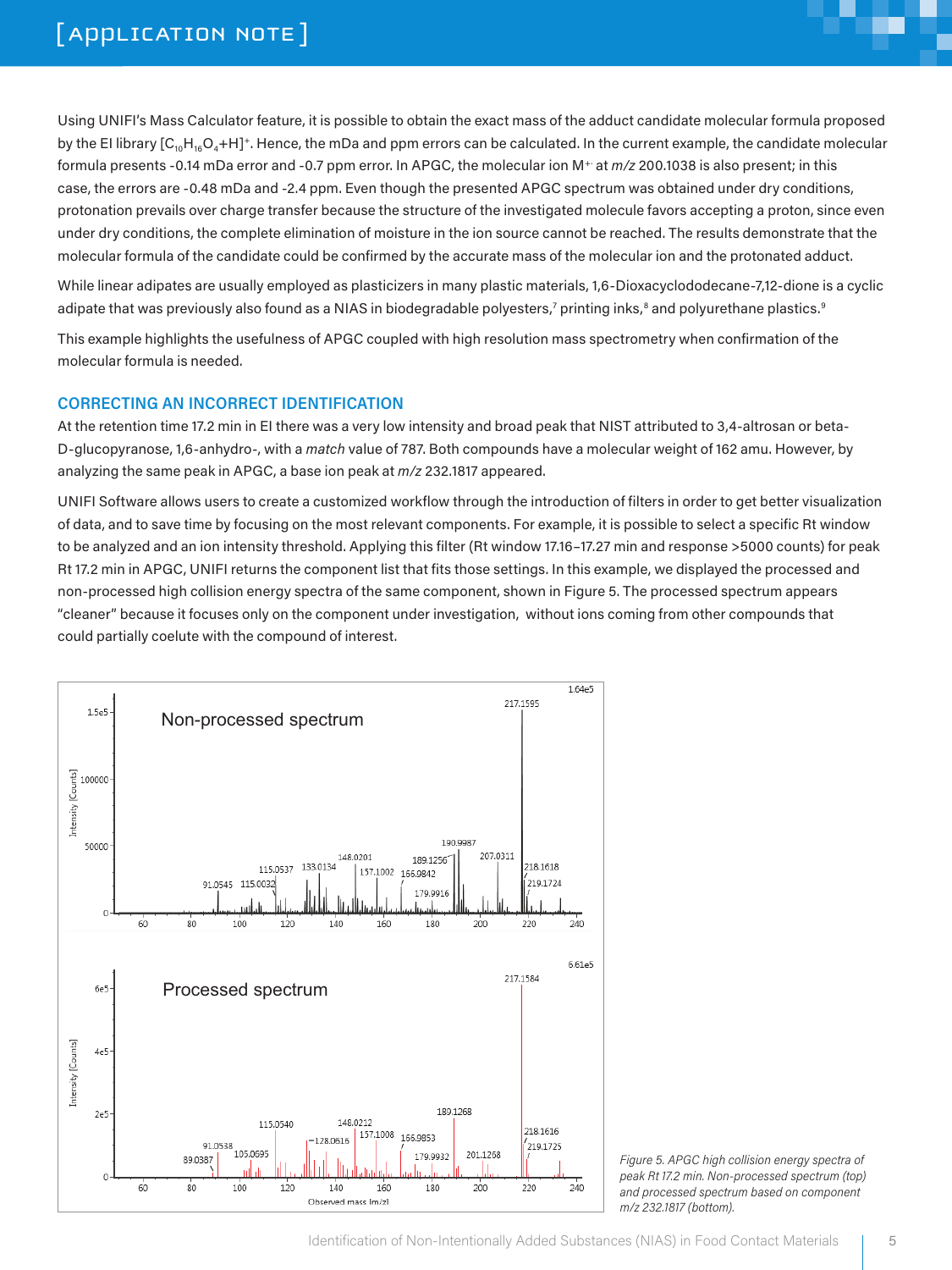## [ APPLICATION NOTE ]

UNIFI's filters, views, and workflow steps allow users to review data in a more timely, consistent, and accurate way. The componentization feature in UNIFI allows interrogation of entire datasets without having to interact with the raw data. Componentization also facilitates the selection of candidate components, which may represent unexpected substances within a sample; this is possible with UNIFI's 3D peak detection algorithm.<sup>10</sup>

When screening complex samples, the UNIFI Elucidation toolset can be used to investigate and potentially identify candidate components. The Elucidation toolset includes an elemental composition calculator that determines a number of possible formulas for an accurate mass peak. Elemental Composition uses an algorithm, i-FIT,™ to score each formula by the likelihood that the theoretical isotope pattern of the formula matches a cluster of peaks in the spectrum. To restrict the number of possible formulas, the i-FIT model can take into account fragment ion mass spectral peaks, the number of atoms of elements specified, valence state, the number of double bonds in a formula, the type of isotope pattern, and a series of chemical rules.

By applying the Elemental Composition tool to mass 232.1817 UNIFI proposed the molecular formula  $C_{16}H_{24}O$  (M<sup>+</sup>) with the lowest mDa error and the highest i-FIT confidence (%), as shown in Figure 6.

After searching ChemSpider, PubChem, and SciFinder, the suggested molecular formula was attributed to 1,2,3,4-tetrahydro-1-methoxy-1,6-dimethyl-4-(1-methylethyl) naphthalene (CAS number 60698-94-4). The Elemental Composition tool was also used to check the molecular formula of the most abundant fragments in the processed high collision energy spectrum, and to deduce their structures. In Figure 7 the proposed fragmentation pathway is shown, which confirmed the candidate structure of the molecular ion.



*Figure 6. Results from UNIFI Software's Elemental Composition tool for the ion m/z 232.1817.*



*Figure 7. Proposed fragmentation pathway of the molecular ion M+*· *. Fragment ions are defined by their molecular formula and exact mass-to-charge ratio.*

**The Second**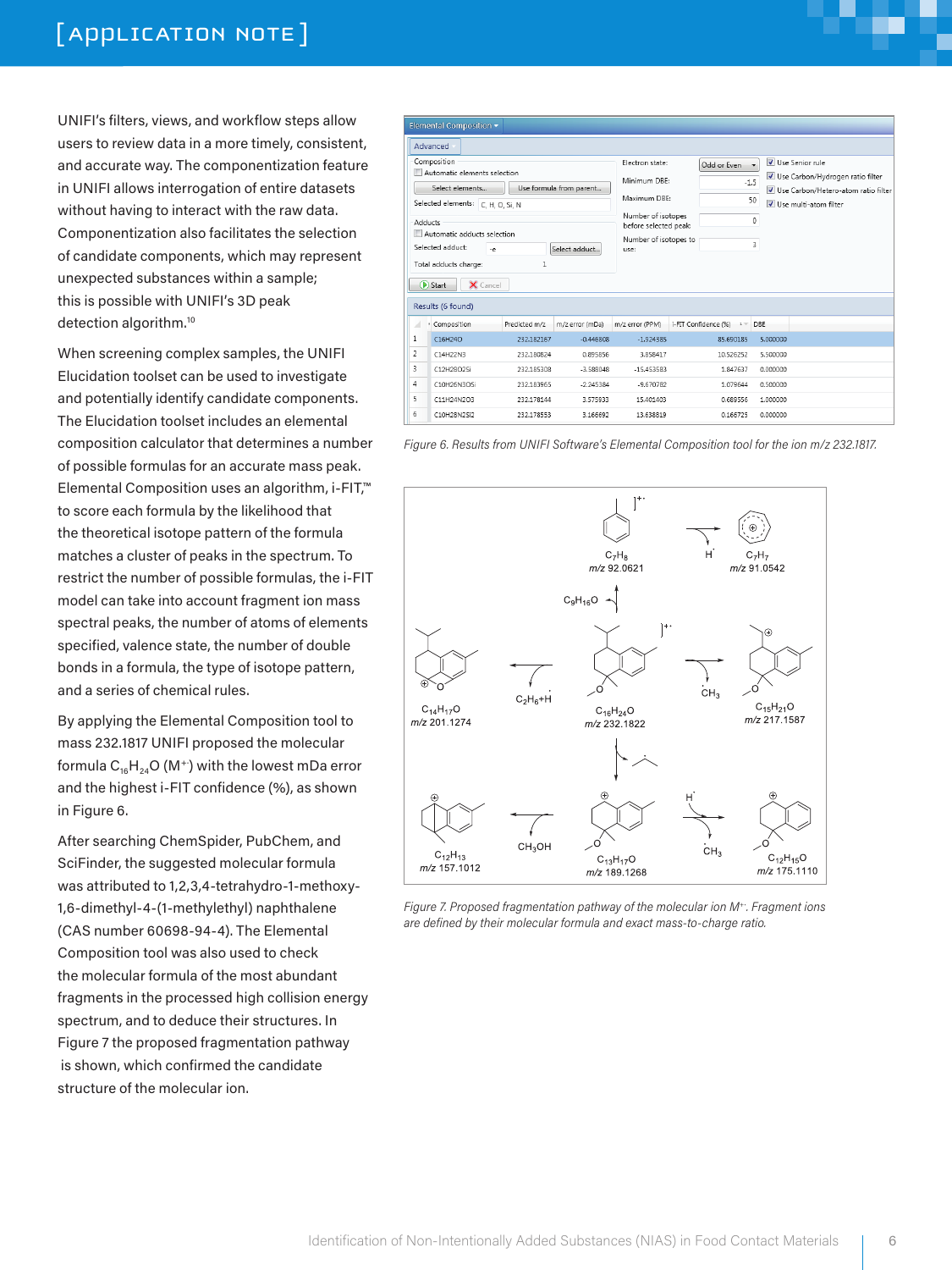

1,2,3,4-tetrahydro-1-methoxy-1,6-dimethyl-4- (1-methylethyl) naphthalene was also found in essential oil extracts of several plants, such as hops, pine and Japanese spicebush,<sup>11-13</sup> as well as in propoli extracts<sup>14</sup> as a component of the volatile profile.

Here, we were able to correct the EI identifications of components that presented a low match value or that were not listed in the libraries using APGC and UNIFI.

## **IDENTIFYING PREVIOUSLY NON-DETECTABLE PEAKS**

Since the APGC-QTof MS system delivers enhanced sensitivity compared to EI-MS, APGC spectra lead to a significantly higher number of detected peaks. Consequently, it is possible to extend the identification process to a wider range of compounds. By way of example, the compound represented by the peak at Rt 27.3 min in the APGC spectrum was not present in the EI spectrum (Figure 8).

In this step, the Discovery tool in UNIFI was employed on the base ion peak *m/z* 410.3169.

In Figure 9 it can be noted that UNIFI attributed the component of interest to a predicted list of chemicals, recognized to be likely by an automatic search in ChemSpider. The table shows a list of possible compounds sorted by Predicted Intensity, i-FIT Confidence, Fragment Match, or number of citations.



*Figure 8. Comparison between the EI and APGC chromatograms within the range 26.4–28.4 min, highlighting the peak at 27.3 min in APGC, not detected with EI.*

|                      | Discovery v              |                                     |         |                       |                      |     |                  |           |                      |                                                  | To                    |
|----------------------|--------------------------|-------------------------------------|---------|-----------------------|----------------------|-----|------------------|-----------|----------------------|--------------------------------------------------|-----------------------|
| <b>Parameters</b>    |                          |                                     |         |                       |                      |     |                  |           |                      | ₹                                                |                       |
|                      | Results (90 found)       |                                     |         |                       |                      |     |                  |           |                      |                                                  | $\triangleq$          |
|                      | Component Name           | Elemental Composition Predicted m/z |         | Predicted Intensity 1 | i-FIT Confidence (%) | DBE | Fragment Matches | Citations | Common Name          |                                                  | $\blacktriangle$      |
| 4                    | Candidate Mass 410.31690 | C28H42O2                            | 410.318 | 60                    | 47.62                | 8.0 | 79               |           | 40 e-Tokoferol       |                                                  |                       |
| 5                    | Candidate Mass 410.31690 | C28H42O2                            | 410.318 | 60                    | 47.62                | 8.0 | 79               |           | 36 gamma-Tocotrienol |                                                  |                       |
| 6                    | Candidate Mass 410.31690 | C28H42O2                            | 410.318 | 60                    | 47.62                | 8.0 | 79               |           |                      | 11 2.5.8-Trimethyl-2-(4.8.12-trimethyltrideci    |                       |
| 7                    | Candidate Mass 410.31690 | C28H42O2                            | 410.318 | 60                    | 47.62                | 8.0 | 79               |           |                      | 10 2.7.8-Trimethyl-2-[(3E.7E)-4.8.12-trimeth     |                       |
| 8                    | Candidate Mass 410.31690 | C28H42O2                            | 410.318 | 60                    | 47.62                | 8.0 | 79               |           |                      | 4 2.5.8-Trimethyl-2-[(3E.7E)-4.8.12-trimeth      |                       |
| 9                    | Candidate Mass 410.31690 | C28H42O2                            | 410.318 | 60                    | 47.62                | 8.0 | 79               |           |                      | 2 2.7.8-Trimethyl-2-(4.8.12-trimethyl-3.7.1)     |                       |
| 10                   | Candidate Mass 410.31690 | C28H42O2                            | 410.318 | 59                    | 47.62                | 8.0 | 88               |           |                      | 13 Phenylacetaldehyde digeranyl acetal           |                       |
| 11                   | Candidate Mass 410.31690 | C28H42O2                            | 410.318 | 59                    | 47.62                | 8.0 | 88               |           |                      | 5 {2,2-Bis[(3,7-dimethyl-2,6-octadien-1-yl);     |                       |
| 12                   | Candidate Mass 410.31690 | C28H42O2                            | 410.318 | 41                    | 47.62                | 8.0 | 42               |           |                      | 4 (3beta, 22E, 24S) - 3-Hydroxyergosta-5, 8, 22  |                       |
| 13                   | Candidate Mass 410.31690 | C28H42O2                            | 410.318 | 41                    | 47.62                | 8.0 | 42               |           |                      | 4 (22E,24xi)-3-Hydroxyergosta-5,8,22-trien       |                       |
| 14                   | Candidate Mass 410.31690 | C28H42O2                            | 410.318 | 41                    | 47.62                | 8.0 | 42               |           |                      | 3 (3beta, 22E, 24xi) - 3-Hydroxyergosta-5, 8, 2: |                       |
| 15                   | Candidate Mass 410.31690 | C28H42O2                            | 410.318 | 41                    | 47.62                | 8.0 | 39               |           |                      | 5 Ergosta-4,24(28)-diene-3,6-dione               | $\blacktriangledown$  |
| $\blacktriangleleft$ |                          |                                     |         |                       |                      |     |                  |           |                      |                                                  | $\blacktriangleright$ |

*Figure 9. Results from UNIFI's Discovery tool for component m/z 410.3169 at Rt 27.33 min.*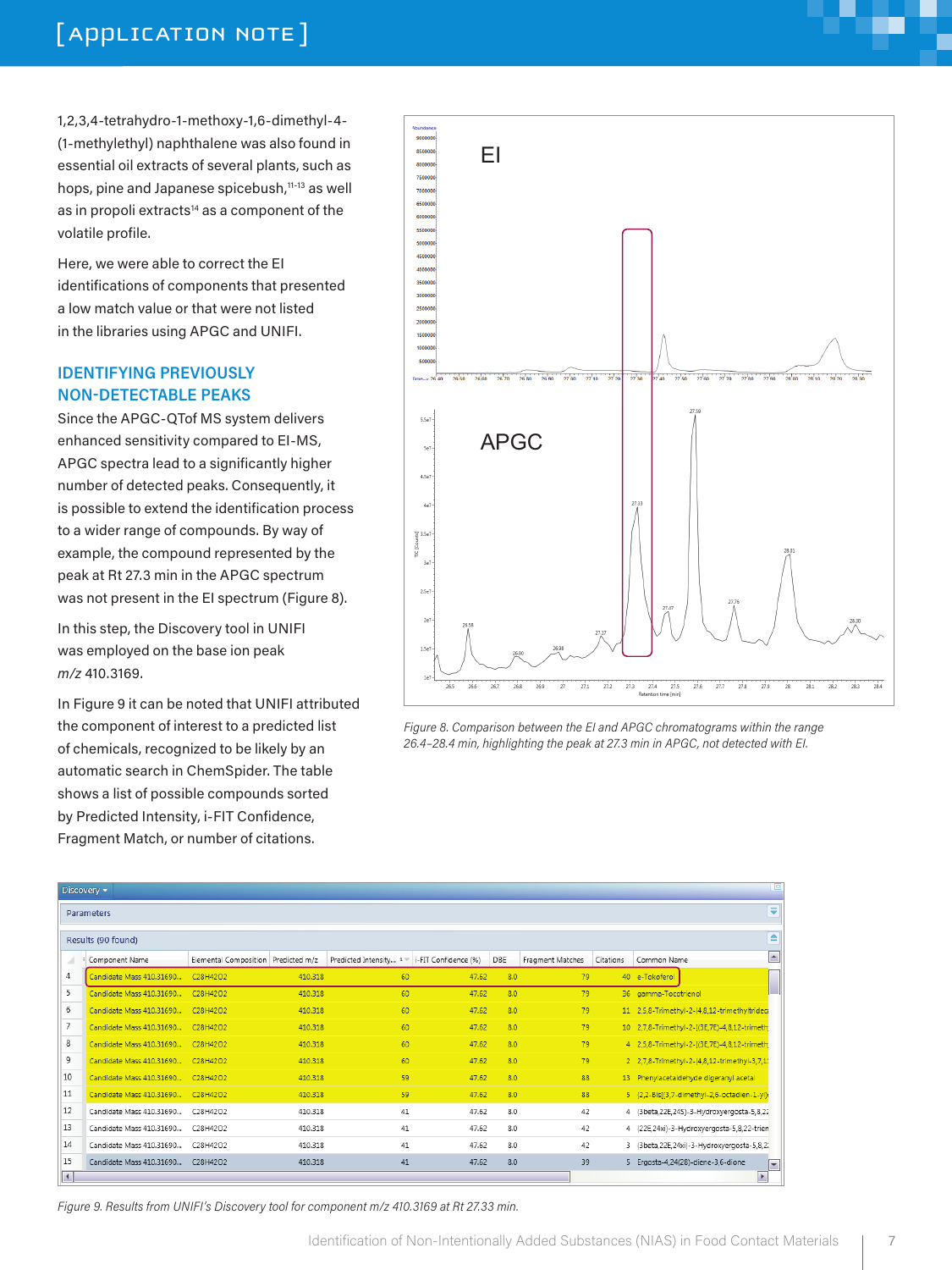

The candidates highlighted in yellow present a Predicted Intensity >50%. After analyzing the most important fragment ions, applying the common organic chemistry rules, and checking their molecular formula and mDa errors, the unknown compound was identified as e-tokoferol, more commonly called beta-tocotrienol, IUPAC name: [*R-*(*E,E*)]-3,4-dihydro-2,5,8-trimethyl-2-(4,8,12 trimethyl-3,7,11-tridecatrienyl)-2H-1-benzopyran-6-ol (CAS number 490-23-3). In Figure 10, the Discovery information output is illustrated. On the left side of the figure there is a list of synonyms for the candidate, while on the right side, the software shows the chemical structure and the high collision energy mass spectrum, where the most important fragments are pointed out. It is possible to check out the molecule's cleavage points by clicking the fragment marker on the ion peak; the fragment *m/z* 191.1062 was chosen as an example.



*Figure 10. UNIFI's Discovery tool information output of beta-tocotrienol. Highlighted is one of the major fragments (m/z 191.1062).*

Tocotrienols are members of the Vitamin E family, characterized by an unsaturated isoprenoid side chain (farnesyl isoprenoid tail) with three double bonds; their presence in the polymer could be due to their employment as antioxidant additives. In addition, tocotrienols are bioactive compounds normally present in many fatty foodstuff (such as vegetable oils), that have been used in many nutritional and pharmaceutical applications.<sup>15</sup>

UNIFI's Discovery tool saves analyst's time in the elucidation process and provides comprehensive high-quality information by sorting the possible candidates, based on several parameters set by the user. However, it should be noted that to reach a confidence level closer to 100% in the identification of an unknown compound, the candidate compound must be confirmed with a standard by verifying retention time, accurate mass, and common fragments.